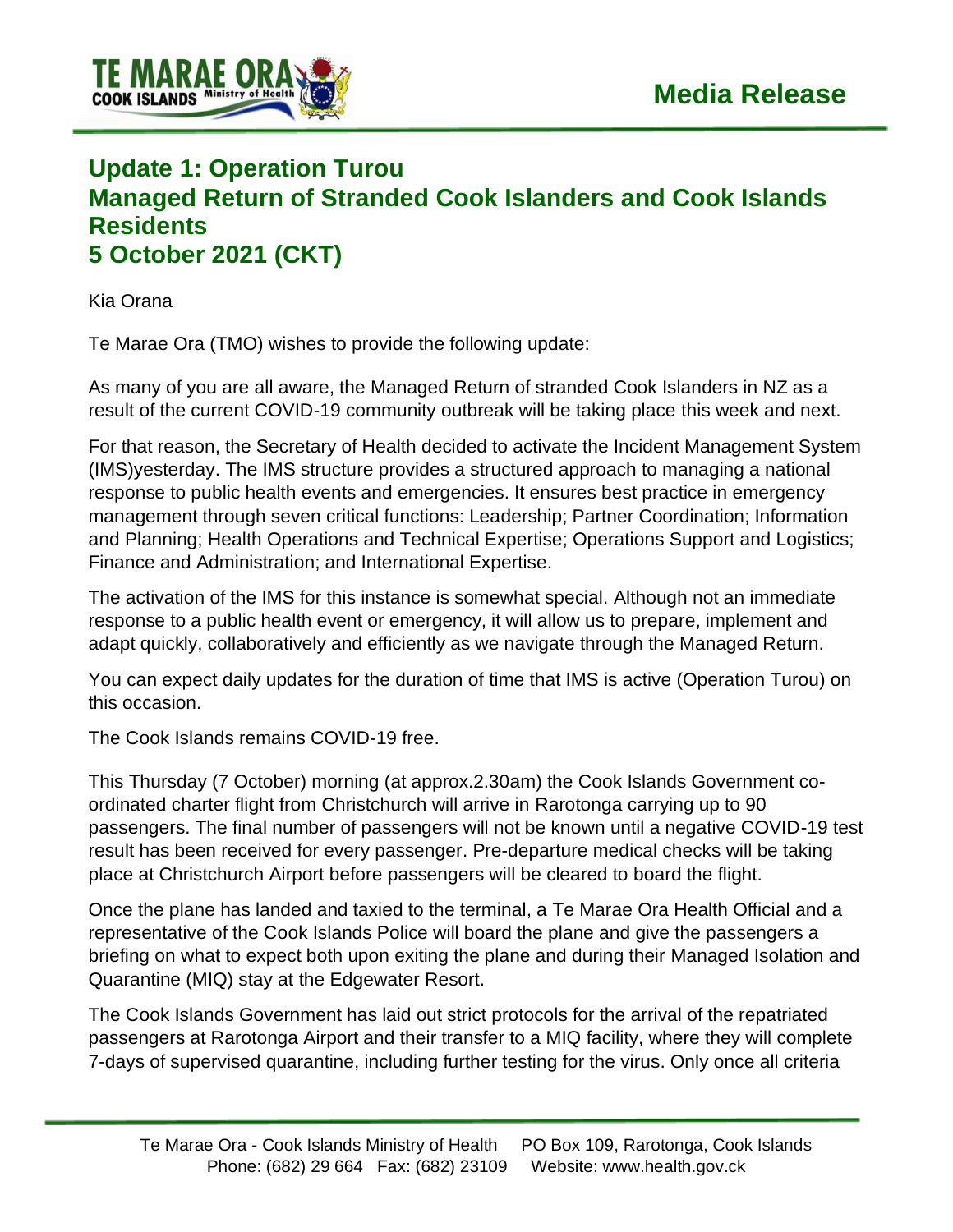are met will these individuals be allowed to join their loved ones and friends.

The entire process has involved the coordination of almost a dozen ministries and government agencies, ensuring public health and safety remains the utmost priority.

Below you can find details on how we're handling the repatriation process to maintain our COVID-19 free status.

## **Upon arrival at Rarotonga International Airport**

- All passengers will disembark the plane as per instructions of designated officials from Te Marae Ora Ministry of Health.
- The roughly 90 passengers will be processed at Rarotonga International Airport before being transported to the MIQ facility (Edgewater Resort and Spa)
- They will clear Immigration before collecting their luggage and clearing Customs and **Biosecurity**
- Duty-free shops in the terminal will not be open. However, we understand some are taking orders for collection at the conclusion on MIQ.
- Carry-on baggage will be disinfected by health officials at the entrance to the terminal
- Checked in baggage will be disinfected by health officials before being placed on the carrousel.
- Once passengers have their luggage and have cleared Customs and Biosecurity they will then progress through the exit into the arrivals terminal and directly onto waiting buses.
- At no time will arriving passengers and the general public, have the opportunity to come into contact with each other. Cordons will be in place, separating the returnees from the general public.
- Throughout the process, personal protective equipment (PPE) will be provided to those at risk of coming into close contact with arriving passengers and/or their baggage.
- Only front-line staff from the various Border Agencies and transport companies who are fully vaccinated will be working. At the conclusion of their duties, they will each be tested for COVID and will self-isolate until they receive a negative test result.

## **Upon arrival at MIQ Facility – Edgewater Resort**

Upon arrival at the MIQ facility, returnees will be pre-checked and will be escorted to their respective rooms.

There will be strict rules at the facility. Returning residents are required to sign an agreement on arrival, agreeing to abide by the quarantine requirement during their stay.

As part of the government-funded programme, meals will be provided, and individuals will be given the opportunity to exercise outdoors, however no swimming is permitted. Laundry service will be provided along with laundry facilities being made available for those with